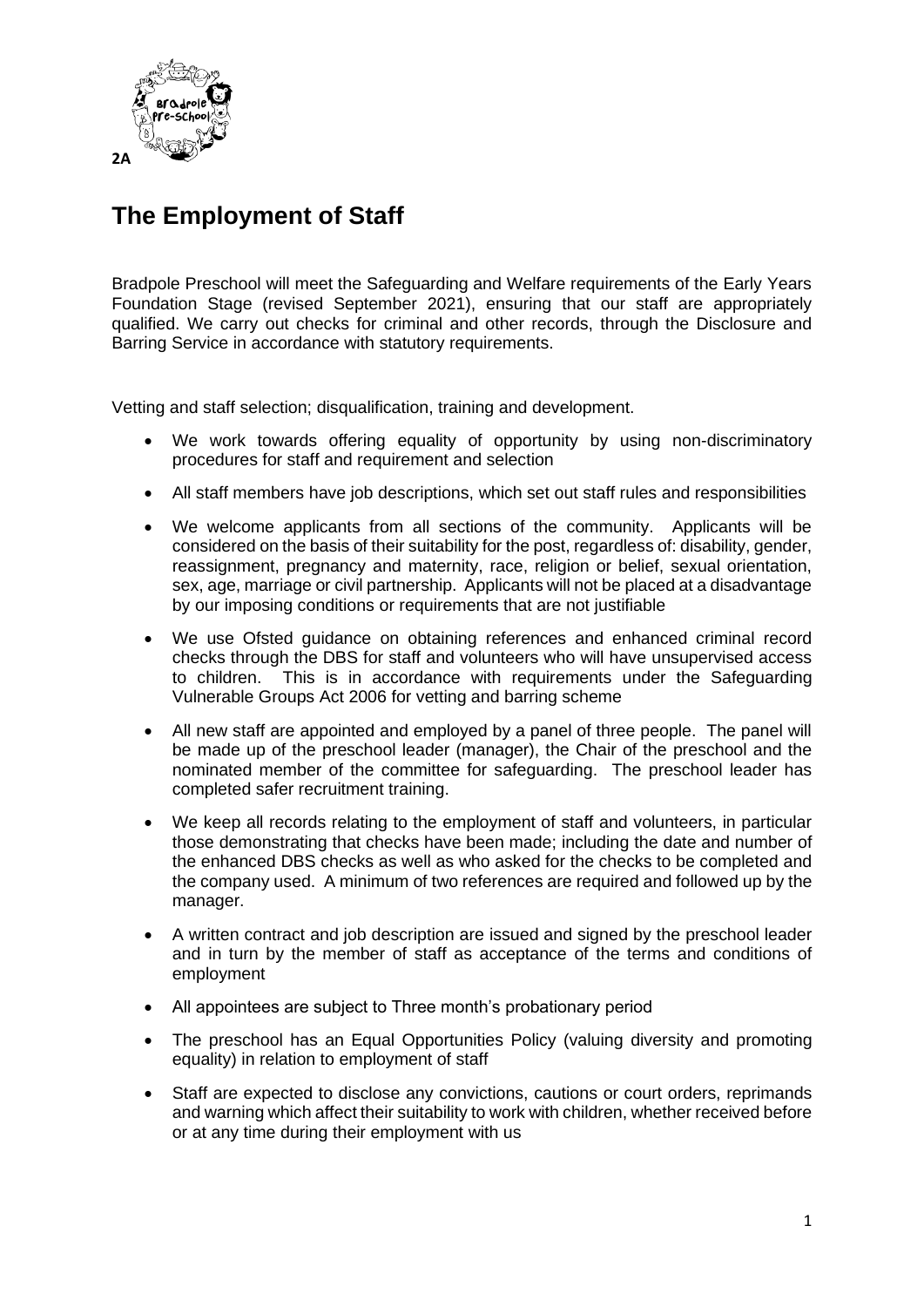

## **Disqualification**

- Where we become aware of any relevant information, which may lead to the disqualification of an employee, we will take appropriate action to ensure the safety of the children, as set out in points 3.14-3.18 of the EYFS Statutory Framework 2021.
- In the event of a disqualification, that person(s) employment will be terminated with us and Ofsted will be informed within 14 days
- In the event that an employee needs to be disqualified, we give Ofsted the following information when relevant:
	- Details of any order, determination, conviction, or grounds for disqualification from registration under the registrations made under Section 75 of the Childcare Act 2006
	- The date of the order, determination or conviction, or the date when the other ground for disqualification arose
	- The body or court that made the order, determination or conviction, and the sentence (if any) imposed
	- A certified copy of the relevant order
	- We inform Ofsted of any changes to the person responsible for our preschool.

### **Training and staff development**

- The preschool leader (manager) has a degree in Early Years Care and Education
- The deputy has a Level 4 NVQ in childcare and education
- Most other practitioner staff have Level 3 or above in child care and education or equivalent.
- The preschool has two apprentices: one is training towards a level 2 and one holds a level 2 training towards a level 3 qualification.
- We provide regular in-service training to all staff or volunteers
- Our setting has a budget allocated for resources and training
- All members of staff have completed a paediatric first aid course which is refreshed every three years
- The preschool Leader is responsible for checking training needs and carrying out an audit
- We provide staff with induction training in the first week of employment. This induction includes our Health and Safety policy and safeguarding children and child protection policy
- We support the work of our setting by holding regular supervision meetings and appraisals